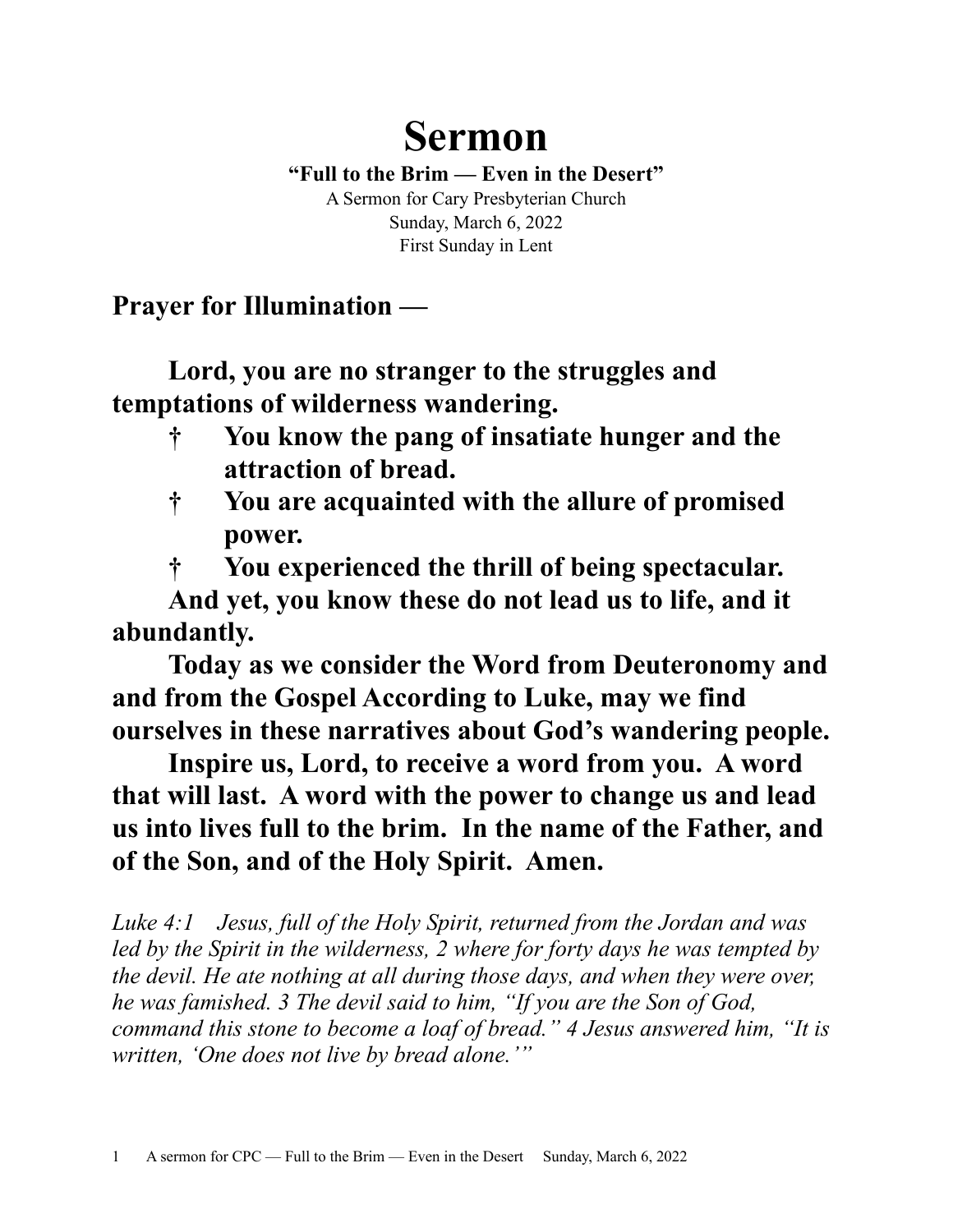*Luke 4:5 Then the devil led him up and showed him in an instant all the kingdoms of the world. 6 And the devil said to him, "To you I will give their glory and all this authority; for it has been given over to me, and I give it to anyone I please. 7 If you, then, will worship me, it will all be yours." 8 Jesus answered him, "It is written,*

*'Worship the Lord your God, and serve only him.'"*

*Luke 4:9 Then the devil took him to Jerusalem, and placed him on the pinnacle of the temple, saying to him, "If you are the Son of God, throw yourself down from here, 10 for it is written,*

*'He will command his angels concerning you, to protect you,'*

*11 and*

*'On their hands they will bear you up,*

*so that you will not dash your foot against a stone.'" 12 Jesus answered him, "It is said, 'Do not put the Lord your God to the test.'" 13 When the devil had finished every test, he departed from him until an opportune time.* 

*Deut. 26:1 When you have come into the land that the LORD your God is giving you as an inheritance to possess, and you possess it, and settle in it, 2 you shall take some of the first of all the fruit of the ground, which you harvest from the land that the LORD your God is giving you, and you shall put it in a basket and go to the place that the LORD your God will choose as a dwelling for his name. 3 You shall go to the priest who is in office at that time, and say to him, "Today I declare to the LORD your God that I have come into the land that the LORD swore to our ancestors to give us." 4 When the priest takes the basket from your hand and sets it down before the altar of the LORD your God, 5 you shall make this response before the LORD your God: "A wandering Aramean was my ancestor; he went down into Egypt and lived there as an alien, few in number, and there he became a great nation, mighty and populous. 6 When the Egyptians treated us harshly and afflicted us, by imposing hard labor on us, 7 we cried to the LORD, the God of our ancestors; the LORD heard our voice and saw our affliction, our toil, and our oppression. 8 The LORD brought us out of Egypt with a mighty hand and an outstretched arm, with a terrifying display of power, and with signs and*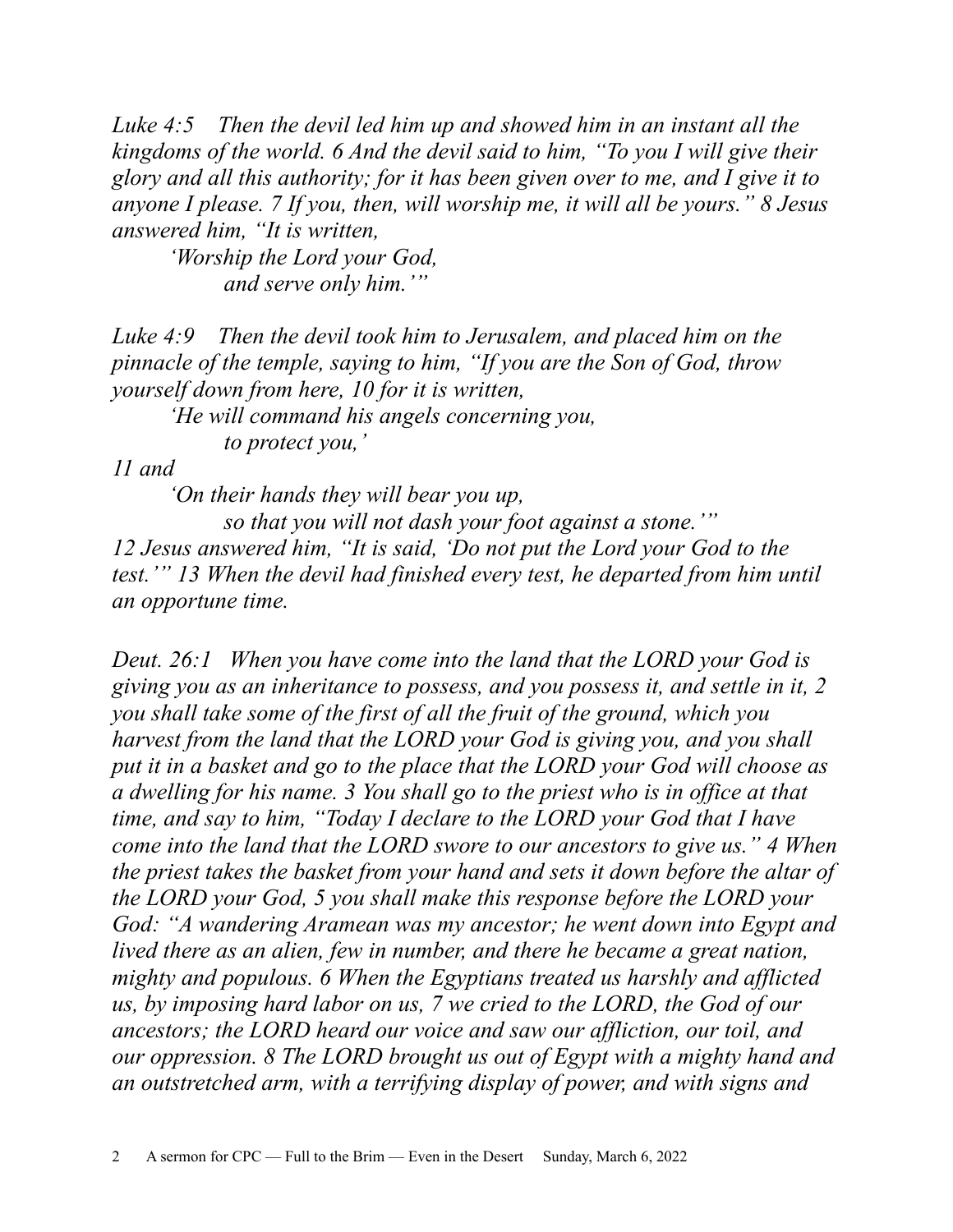*wonders; 9 and he brought us into this place and gave us this land, a land flowing with milk and honey. 10 So now I bring the first of the fruit of the ground that you, O LORD, have given me." You shall set it down before the LORD your God and bow down before the LORD your God. 11 Then you, together with the Levites and the aliens who reside among you, shall celebrate with all the bounty that the LORD your God has given to you and to your house.*

- **I. I no longer do it, but in the early years of ministry…**
	- **A. I went to a local coffee shop to work on sermons**
	- **B. No one knew me, though the staff began to anticipate my order of a "Triple shot Latte and cinnamon bagel."**
	- **C. I'd hide in the corner at a little table barely large enough for my coffee and laptop to share and pray and type.**
	- **D. Except that I would sometimes be interrupted.**
		- **1. Someone sitting down at a table near me would ask, "What are you working on?"**
		- **2. I replied, thinking it would end the conversation, "I'm a pastor — I'm writing a sermon for Ash Wednesday. It's the beginning of Lent." Then I returned to my typing in the hope the conversation was over…**
		- **3. After a long pause, my new found friend said, "I go to church . . . I am a lay-leader there . . . but we do not do Lent. The pastor says we are "'Easter-people.'"**
	- **E. I grew up in a church like that where "***every Sunday is Easter."*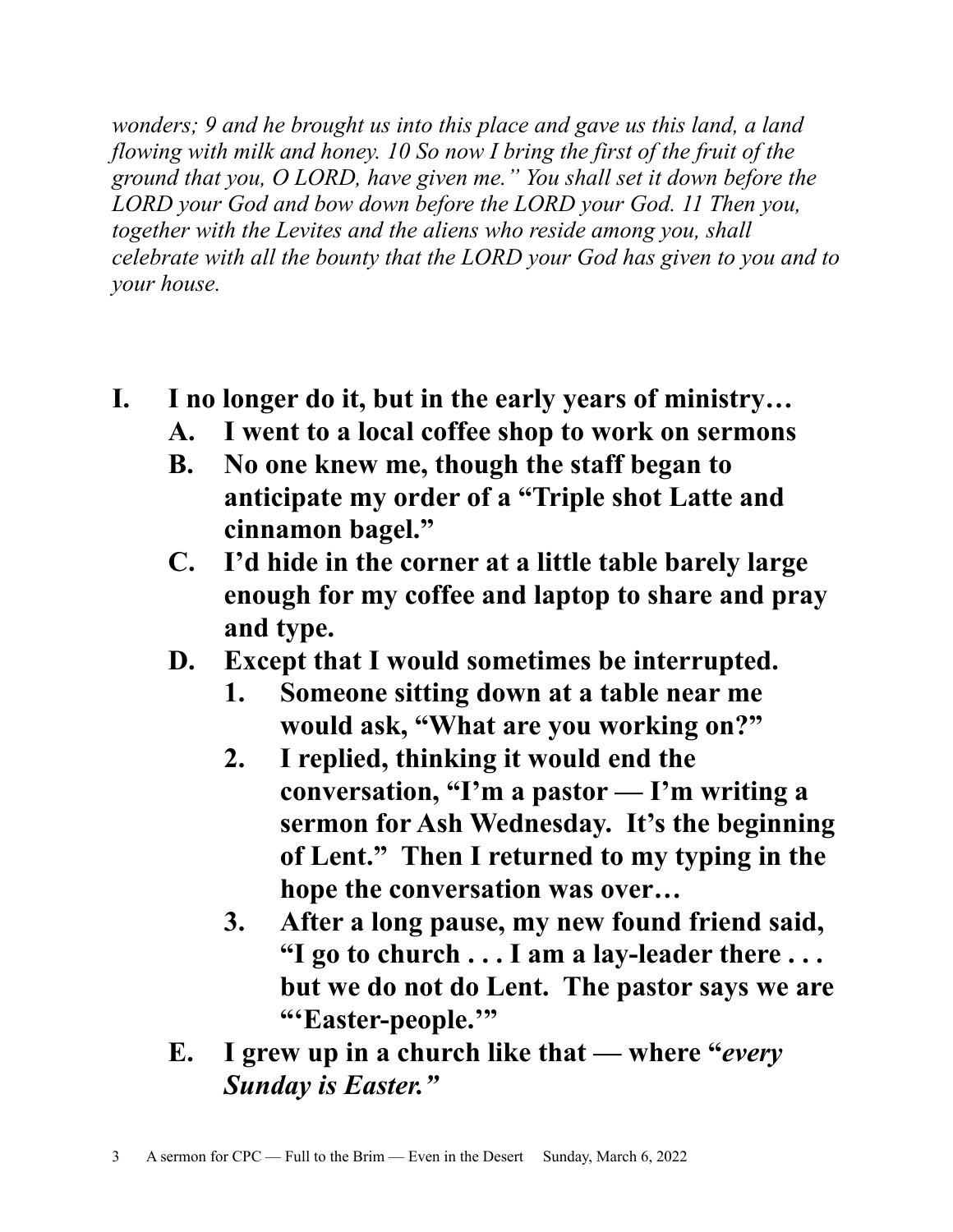- **1. I think I understand the sentiment of such declarations.**
- **2. But I believe that they are misguided though well-intentioned.**
- **II. Why should we "do Lent."?** 
	- **A. Why endure the pain of Lent when we could simple get together and be filled each Lord's Day with Easter joy?**
	- **B. Why come be reminded of our:**
		- **1. sinfulness**
		- **2. Weakness**
		- **3. Brokenness**
		- **4. Mortality**
	- **C. Why not gather and tell stories of**
		- **1. butterflies**
		- **2. Sunrises**
		- **3. answered prayers**
		- **4. And, after singing some inspirational hymns, go home?**
	- **D. Why journey through this bewildering desert?**
	- **E. The short answer is because Jesus spent 40 days in the desert and because the first "declaration of faith" in the bible (which we read a few minutes ago in Deuteronomy 26) begins, "A Wandering Aramean was my ancestor . . ."**
	- **F. The people of God have** *always* **been the sort of people who wander for the love of God and that**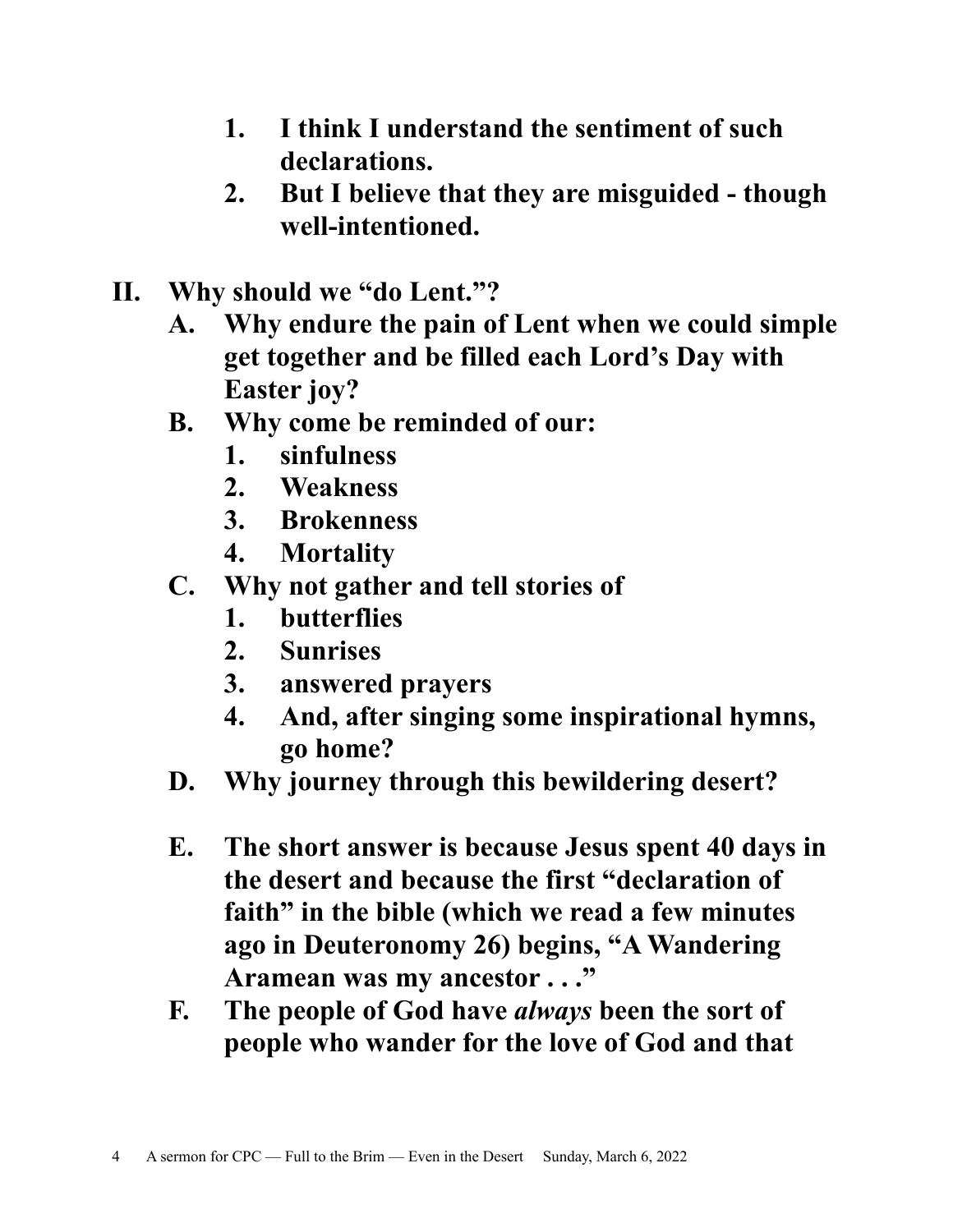**wandering often takes us away from the familiar and out into the desert.**

- **G. We** *also* **"do Lent" because it is the honest thing to do. Our life-journeys always include:**
	- **1. more than a few seasons of desert wilderness**
	- **2. times when those we love grow sick and die**
	- **3. when we endure loneliness and anxiety**
	- **4. when we utter words that are cruel, flippant, wounding, or untrue and immediately wish we could take them back**
	- **5. when we make decisions which we know immediately are poor choices and which leave us with regret.**
- **H. We "do Lent" because we know that being honest about these things is good for us and even the troubles of the desert can yield blessings with the help of God.**
- **III. Every year, we start the first Sunday in Lent with the story of Jesus in the wilderness.**
	- **A. He has** *just* **been baptized.**
	- **B. He has** *just* **heard "you are my beloved with whom I am well-pleased."**
	- **C. Immediately he is "***led by the Spirit* **into the wilderness where, for forty days, he was tempted by the devil."**
	- **D. How odd it seems to us that the "beloved"** 
		- **1. would be claimed by God and**
		- **2. praised as one who made God "well-pleased,"**
		- **3. AND be led to the wilderness ==> devil!**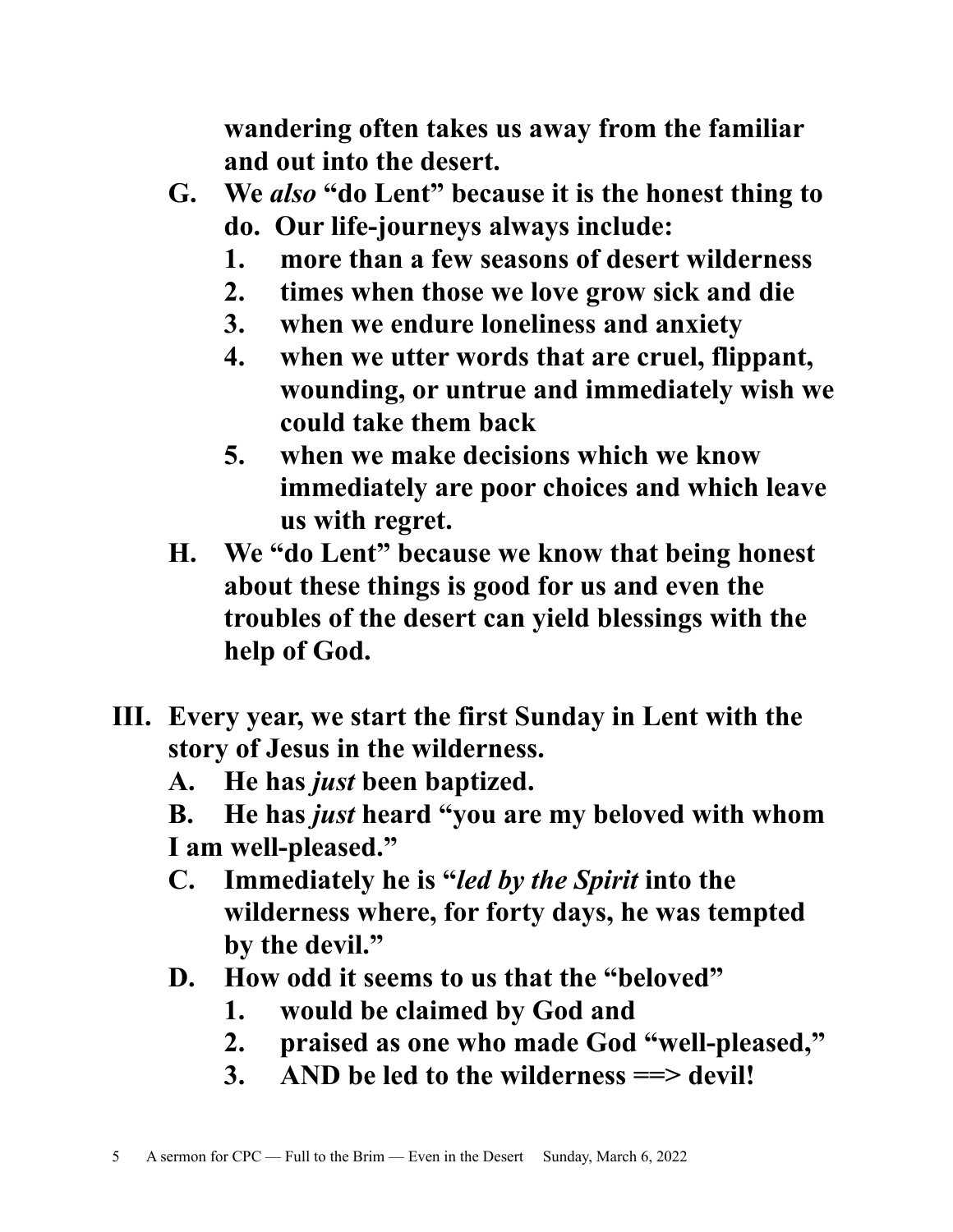- **IV. The God of the bible is a God in the wilderness.**
	- **A. And though "wilderness" is recognized for the peril it embodies . . . in biblical faith** 
		- **1. It is** *also* **the place of** *Holy Encounter***.**
	- **B. Wilderness may put a strain on us . . . but it is also the place where (over and over again) the people of God learn and re-learn who they really are and who God really is.**
		- **1. A couple of weeks back I encouraged you to read Deuteronomy 8. If you did that these verses will be familiar to you:**

*Deut. 8:11 Take care that you do not forget the LORD your God, by failing to keep his commandments, his ordinances, and his statutes, which I am commanding you today. 12 When you have eaten your fill and have built fine houses and live in them, 13 and when your herds and flocks have multiplied, and your silver and gold is multiplied, and all that you have is multiplied, 14 then do not exalt yourself, forgetting the LORD your God, who brought you out of the land of Egypt, out of the house of slavery, 15 who led you through the great and terrible wilderness, an arid wasteland with poisonous snakes and scorpions. He made water flow for you from flint rock, 16 and fed you in the wilderness with manna that your ancestors did not know, to humble you and to test you, and in the end to do you good.* 

- **C. The emptiness of the desert invites us to** *search* **for God**
- **D. The stinginess requires that we** *depend* **on God**
- **E. The deafening silence invites us to** *listen* **for God**
- **D. The solitude of the wilderness demands that we must finally deal with ourselves and with God without the distractions of others.**
- **V. When we read that Jesus goes into the desert for 40**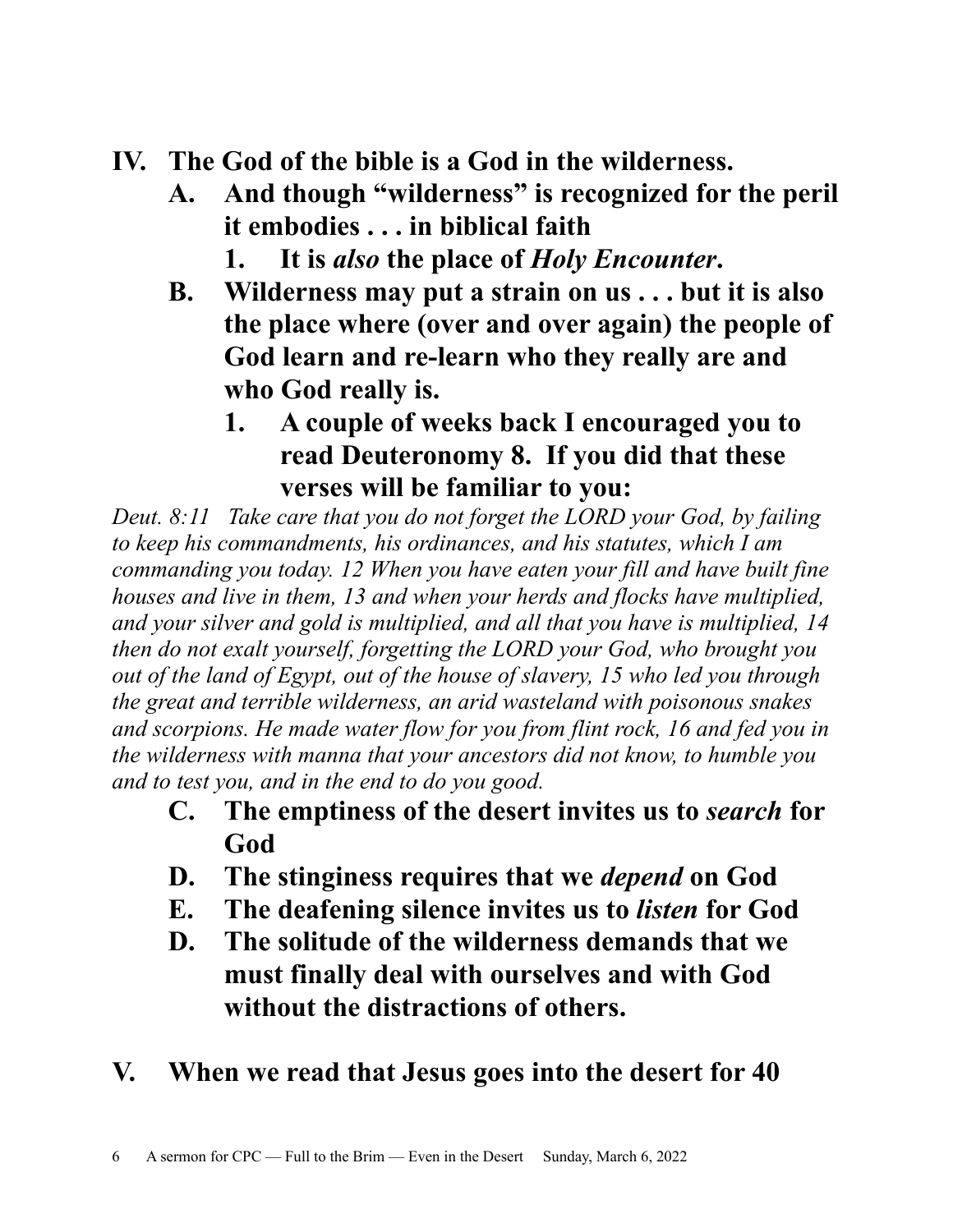**days — we are reminded of the journey of Moses with the people of God who for 40 years trekked through desert to the Promised Land.**

- **A. Jesus cites Moses, remembering three teachings from Deuteronomy:** 
	- **1. "'One does not live by bread alone" (8:3);**
	- **2. "'Do not put the LORD your God to the test" (6:16); and**
	- **3. "The LORD your God you shall fear; him you shall serve" (6:13).**
- **B. Thus the life and ministry of Jesus are formed in the matrix of Wilderness and of continuity with the long-struggle of God's people while in the wilderness to resist selling out and choosing a new/ different/other God.**

**VI. And** *that* **is at the heart of our temptations choosing to be someone we are not.**

- **A. And who are we?**
- **B. We are the creatures God chooses to love!**
	- **1. Think of Colossians 3:12 "As God's chosen ones, holy and beloved"**
- **C. All the temptations are a restless effort to pretend that we do not need God's love**
	- **1. They are a rejection of God's freely given love in preference for some form of self-defined**  *merit***.**
		- **a. Productivity turn stones to bread**
		- **b. Spectacularity Leap from the tower**
		- **c. Power all these nations I will give you**